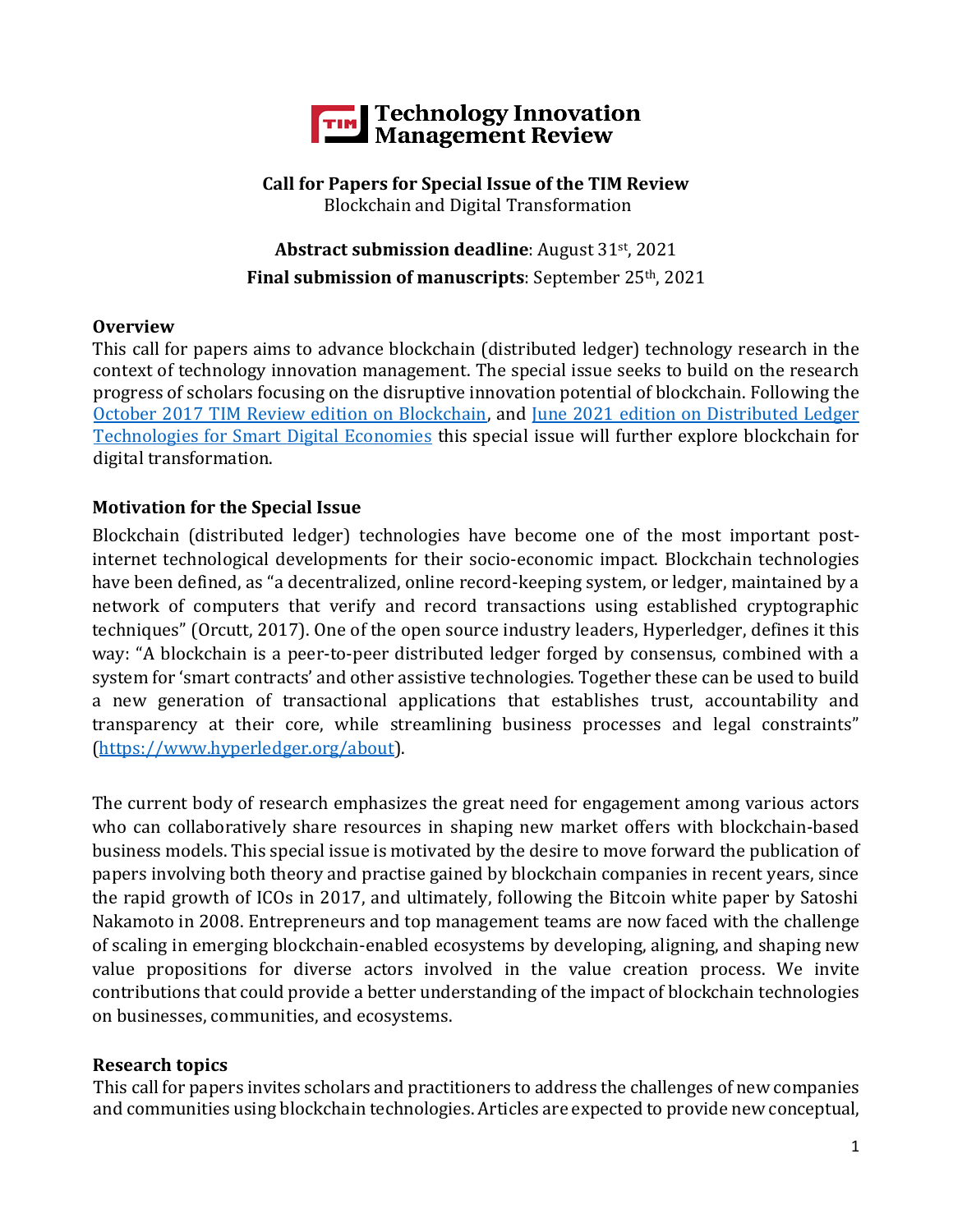theoretical, and practical insights based on empirical data emerging from recent market activities. Use cases from demonstrably successful existing distributed ledger communities across a range of sectors are also welcome.

Research topics may include, but are not limited to:

- Mapping out the field of blockchain technology as it relates to digital transformation
- Theoretical contributions to our understanding of digital economies based on asset tokenization with a scalable path to value capture and company resource configuration
- Frameworks, methods and tools to develop and align blockchain-based projects for multiple parties with Peer-to-Peer (P2P) capabilities
- Cybersecurity of distributed ledger communities, including permissioned, permissionless, and hybrid permissions, as well as exchange and non-exchange cases
- Projects that combine blockchain technology with artificial intelligence (AI)
- Aligning multiple stakeholders and consortium members in a distributed ledger-based community with shared ecosystem scaling objectives
- Methods to systematically learn from blockchain-oriented value propositions of companies that have scaled early, rapidly and securely that can be used to differentiate new companies

## **Key dates**

- August 31<sup>st</sup>, 2021: First Draft paper submissions
- September 15<sup>th</sup>, 2021: Acceptance decision and feedback
- September 25<sup>th</sup>, 2021: Submission of Final Draft manuscripts
- October 10<sup>th</sup>, 2021: Feedback based on peer-review process
- October 20<sup>th</sup>, 2021: Authors' final submissions of revised manuscripts

## **Submission Guidelines**

- First Draft papers, 2,000-5,000 words
- Abstracts & Manuscripts should be submitted by e-mail to the Managing Editor: [gregory@timreview.ca](mailto:gregory@timreview.ca)
- Manuscripts should follow the TIM Review Author guidelines: <https://timreview.ca/authorguidelines>

## **About the TIM Review**

The *Technology Innovation Management Review* [\(www.timreview.ca\)](http://www.timreview.ca/) offers a platform for research on emerging trends relevant to launching and growing new technology businesses. The TIM Review focuses on the theories, strategies, and tools that help small and large technology companies succeed. The TIM Review brings together diverse viewpoints – from academics, entrepreneurs, companies of all sizes, the public sector, the community sector, and others – to bridge the gap between theory and practice, with a particular focus on the topics of technology entrepreneurship and innovation management, in small and large companies.

## **References**